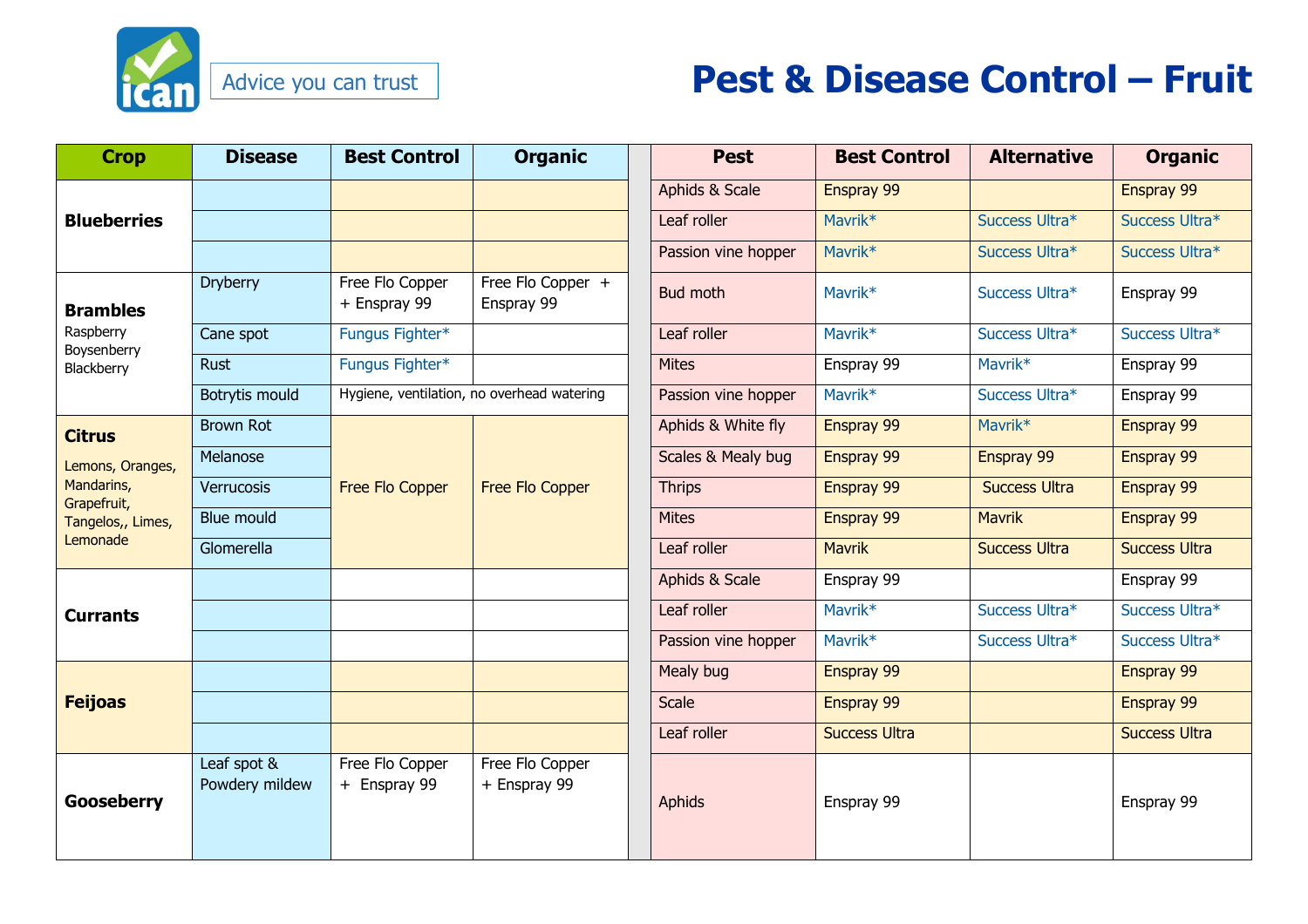| <b>Grapes</b>                                                  | Powdery mildew        | <b>Fungus Fighter</b>           | Free Flo Copper<br>Enspray 99   | <b>Aphids</b>                    | Enspray 99           |                     | Enspray 99           |
|----------------------------------------------------------------|-----------------------|---------------------------------|---------------------------------|----------------------------------|----------------------|---------------------|----------------------|
|                                                                | <b>Black spot</b>     | <b>Fungus Fighter</b>           |                                 | Mealy bug                        | Enspray 99           |                     | Enspray 99           |
|                                                                | <b>Botrytis mould</b> | Thiram                          |                                 | Leaf roller                      | <b>Success Ultra</b> | <b>Mavrik</b>       | <b>Success Ultra</b> |
|                                                                | Downy mildew          | Free Flo Copper                 |                                 | <b>Blister mites</b>             | Enspray 99           | <b>Mavrik</b>       | Enspray 99           |
| Guava                                                          |                       |                                 |                                 | <b>Thrips</b>                    | Enspray 99           | Mavrik              | Enspray 99           |
| <b>Passionfruit</b>                                            | Brown spot            | Free Flo Copper                 | <b>Free Flo Copper</b>          | Aphids & Thrips                  | Enspray 99           | <b>Mavrik</b>       | Enspray 99           |
|                                                                | Grease spot           |                                 |                                 | Passion vine hopper              | Enspray 99           | Mavrik*             | Enspray 99           |
|                                                                | Septoria spot         |                                 |                                 | Leaf roller                      | Success Ultra*       | Mavrik*             | Success Ultra*       |
| <b>Persimmon</b>                                               |                       |                                 |                                 | Mealy bug & Scale                | Enspray 99           |                     | Enspray 99           |
|                                                                |                       |                                 |                                 | Leaf roller                      | Success Ultra*       | Mavrik*             | Success Ultra*       |
| <b>Pip Fruit</b><br><b>Apples</b><br>Pears<br>Quinces<br>Nashi | <b>Black spot</b>     | <b>Fungus Fighter</b>           | Free Flo Copper +<br>Enspray 99 | <b>Aphids</b>                    | Enspray 99           | Mavrik*             | Enspray 99           |
|                                                                | Powdery mildew        |                                 |                                 | Leaf curling midge               | Enspray 99           | Mavrik*             | Enspray 99           |
|                                                                | Fire blight           | Free Flo Copper +<br>Enspray 99 | Free Flo Copper +<br>Enspray 99 | Mealy bug & Scale                | Enspray 99           |                     | Enspray 99           |
|                                                                | European canker       |                                 |                                 | Codling moth                     | <b>Success Ultra</b> |                     | <b>Success Ultra</b> |
|                                                                |                       |                                 |                                 | Leaf roller                      | <b>Success Ultra</b> |                     | <b>Success Ultra</b> |
|                                                                |                       |                                 |                                 | Mites & Blister mite             | Enspray 99           | Mavrik <sup>*</sup> | Enspray 99           |
| <b>Stone Fruit</b>                                             | Brown rot             | Fungus Fighter*                 | Nothing available               | Aphids, Thrips, Scale &<br>mites | Enspray 99           |                     | Enspray 99           |
|                                                                | Leaf curl             |                                 | Free Flo Copper                 | Cherry Pear slug                 | Success Ultra        |                     | Success Ultra        |
|                                                                | Shot hole, Rust       |                                 |                                 | Leaf roller, Oriental moth       | Success Ultra        |                     | Success Ultra        |
| <b>Strawberries</b>                                            | Leaf spot             | Fungus Fighter*                 | Free Flo Clopper                | <b>Aphids</b>                    | Enspray 99           | Mavrik*             | Enspray 99           |
|                                                                | Botrytis mould        |                                 | Nothing available               | <b>Mites</b>                     | Enspray 99           | Mavrik*             | Enspray 99           |
| <b>Tamarillo</b>                                               | Powdery mildew        | Free Flo Copper +<br>Enspray 99 | Free Flo Copper +<br>Enspray 99 | <b>Aphids</b>                    | Enspray 99           |                     | Enspray 99           |
|                                                                | Leaf spot             |                                 |                                 | White fly                        | Enspray 99           |                     | Enspray 99           |
|                                                                |                       |                                 |                                 | <b>Caterpillars</b>              | Success Ultra        |                     | Success Ultra        |